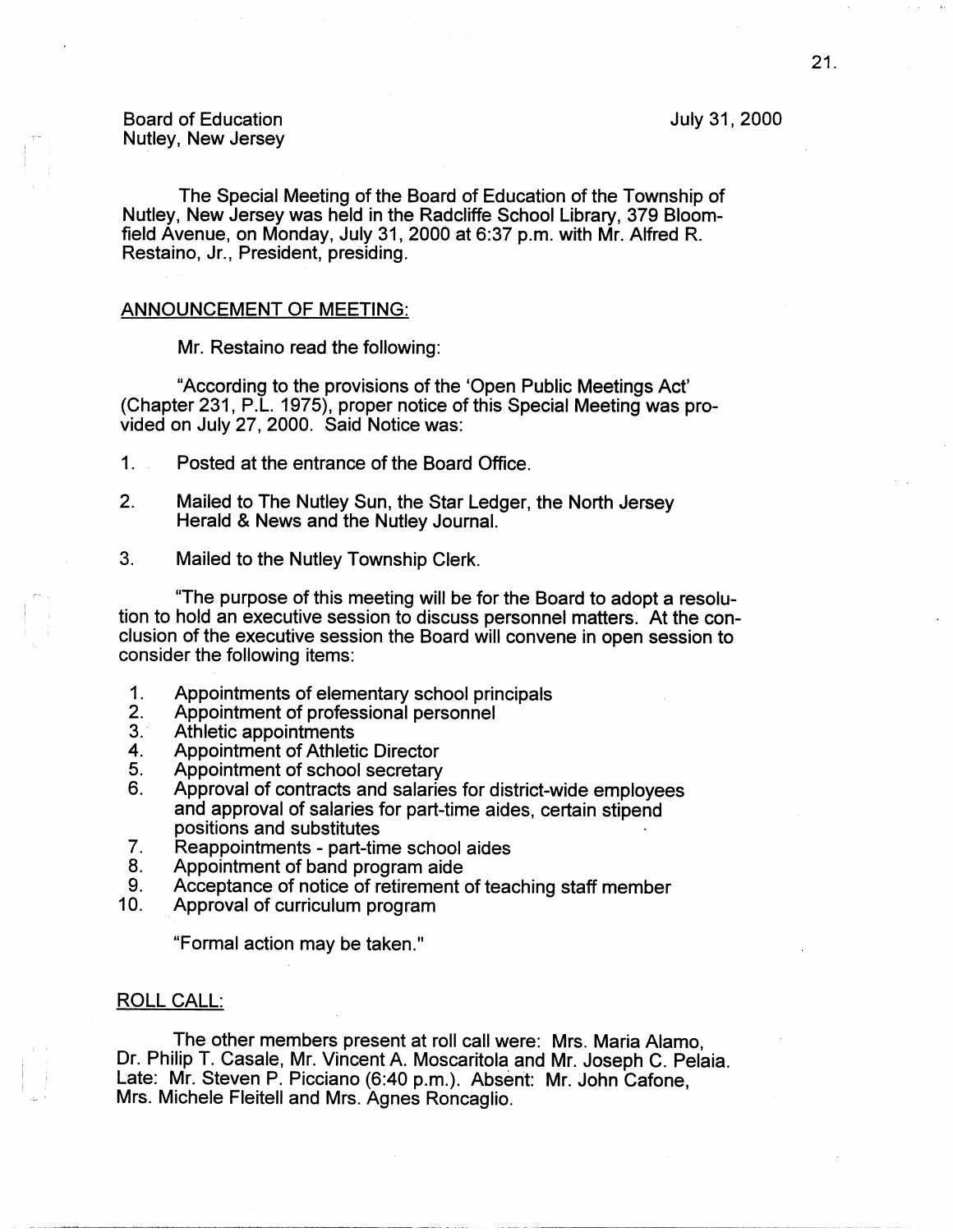Mr. Restaino explained to the members of the audience that the Board needed to meet for some time in executive session to discuss numerous personnel matters related to this evening's agenda.

## RESOLUTION TO HOLD AN EXECUTIVE SESSION:

Mr. Restaino asked Mr. Sincaglia to read the following resolution:

WHEREAS, the Board of Education will be discussing matters exempt from public discussion pursuant to N.J .S.A. 10:4-12,

NOW, THEREFORE, BE IT RESOLVED, That the Board of Education recess to closed executive session at this time to discuss personnel matters, and

BE IT FURTHER RESOLVED, That the results of the discussions will be made public by inclusion on the agenda of a subsequent meeting of the Board of Education or when the reasons for discussing such matters in closed session no longer exist.

Mr. Pelaia moved that the resolution be adopted, seconded by Dr. Casale and unanimously approved by the Board.

Mr. Picciano entered during the reading of the above resolution

#### RECESS MEETING:

Mr. Restaino declared a recess at 6:42 p.m.

## RESUME MEETING:

The meeting resumed at 8:06 p.m.

# HEARING OF CITIZENS (Agenda Items Only):

None

APPOINTMENT-Washington School Principal:

Dr. Addie Maffei Boyd

Mr. Pelaia presented and moved the adoption of the following resolu- tion, seconded by Mr. Moscaritola. On a roll call vote the resolution was unanimously adopted:

BE IT RESOLVED, That the Board of Education appoints Dr. Addie Maffei Boyd as Washington School principal for the 2000/2001 school year, effective September 1, 2000 at the annual salary of \$90,850, Doctorate-1, in accordance with the 2000/2001 Principals and Supervisors Salary Guide.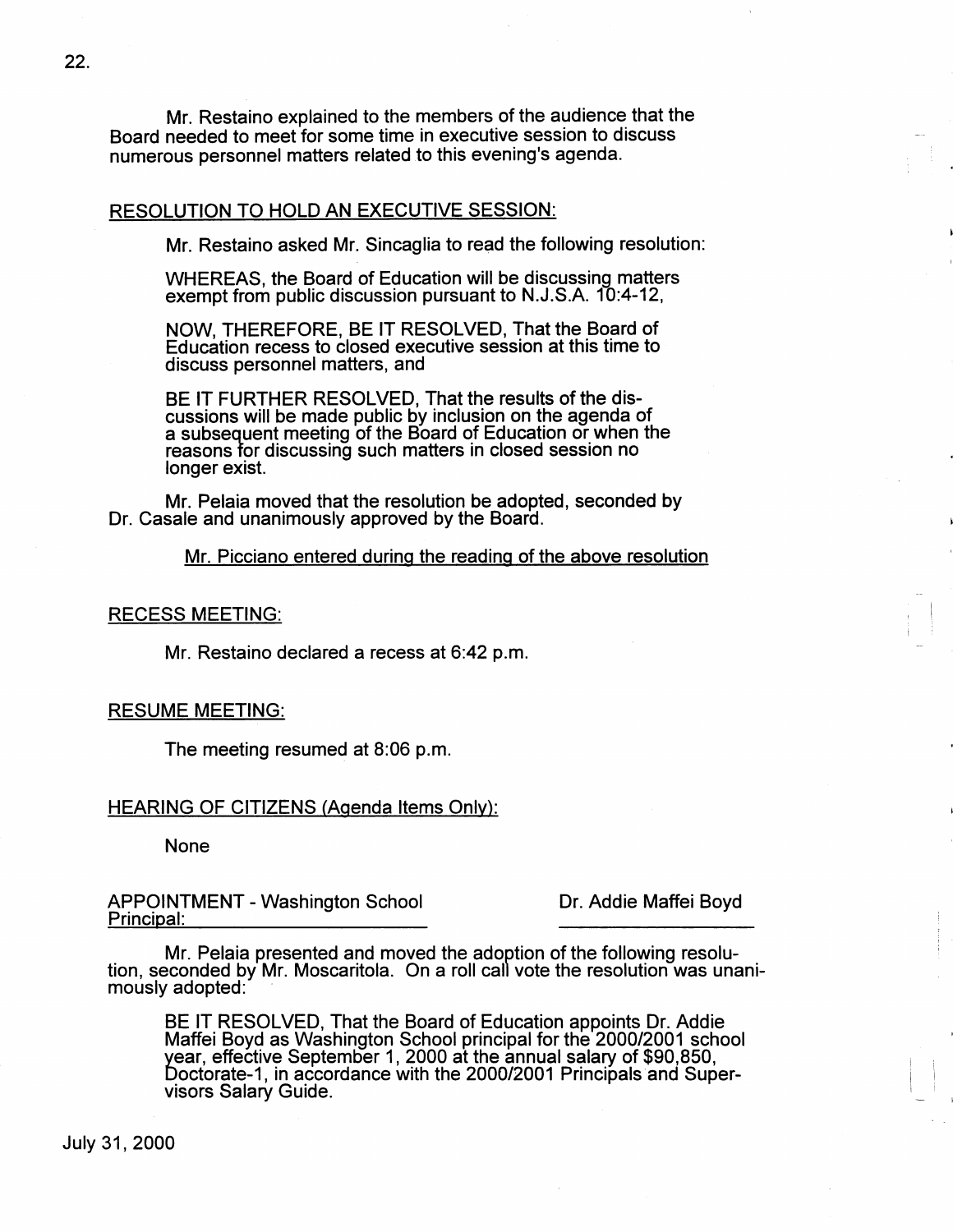<sup>T</sup><sup>i</sup> I

Dr. Casale presented and moved the adoption of the following resolu- tion, seconded by Mr. Pelaia. On a roll call vote the resolution was unanimously adopted:

BE IT RESOLVED, That the Board of Education appoints Mrs. Marylou Dowse as Yantacaw School principal for the 2000/2001 school year, effective September 1, 2000 at the annual salary of \$91,146, M.A.+30, Step 2, plus \$4,300 longevity, in accordance with the 2000/2001 Principals and Supervisors Salary Guide.

## APPROVAL OF EMPLOYMENT AGREEMENTS:

Mrs. Alamo presented and moved the adoption of the following resolution, seconded by Mr. Pelaia. On a roll call vote the resolution was unanimously adopted:

BE IT RESOLVED, That employment agreements be approved with the following personnel for the periods indicated:

| <b>Athletic Trainer</b>                | 2000-2001 |
|----------------------------------------|-----------|
| Bookkeeper                             | 2000-2003 |
| Cafeteria Director                     | 2000-2003 |
| <b>Computer Network Technician</b>     | 2000-2001 |
| <b>Computer Operations Coordinator</b> | 2000-2003 |
| <b>Executive Secretaries</b>           | 2000-2003 |
| <b>Manager of Accounts</b>             | 2000-2003 |
| Manager of Buildings and Grounds       | 2000-2003 |
| <b>Transportation Coordinator</b>      | 2000-2003 |
|                                        |           |

## APPROVAL OF SALARIES - District-Wide Personnel:

Mr. Picciano presented and moved the adoption of the following reso- lution, seconded by Mrs. Alamo. On a roll call vote the resolution was unanimously adopted:

BE IT RESOLVED, That the district-wide employees listed on the attached Schedule A be reappointed for the 2000/2001 school year at the salaries indicated.

#### APPROVAL OF SALARIES - Executive Secretaries:

Mr. Moscaritola presented and moved the adoption of the following resolution, seconded by Mr. Pelaia. On a roll call vote the resolution was unanimously adopted:

BE IT RESOLVED, That the executive secretaries listed below be reappointed for the 2000/2001 school year at the salaries indicated:

|                                                                |                               | Longevity                   |
|----------------------------------------------------------------|-------------------------------|-----------------------------|
| <b>Madeline Cucuzza</b><br>Joyce Marando<br>Katherine Mulligan | \$41,019<br>.51,689<br>59,935 | \$2,240<br>2.240            |
| Louise Simons                                                  | 59.935                        | $3,800 + $40$ for           |
| Teresa Verdi                                                   | 57,890                        | each Board meeting<br>3,800 |
|                                                                |                               | July 31, 2000               |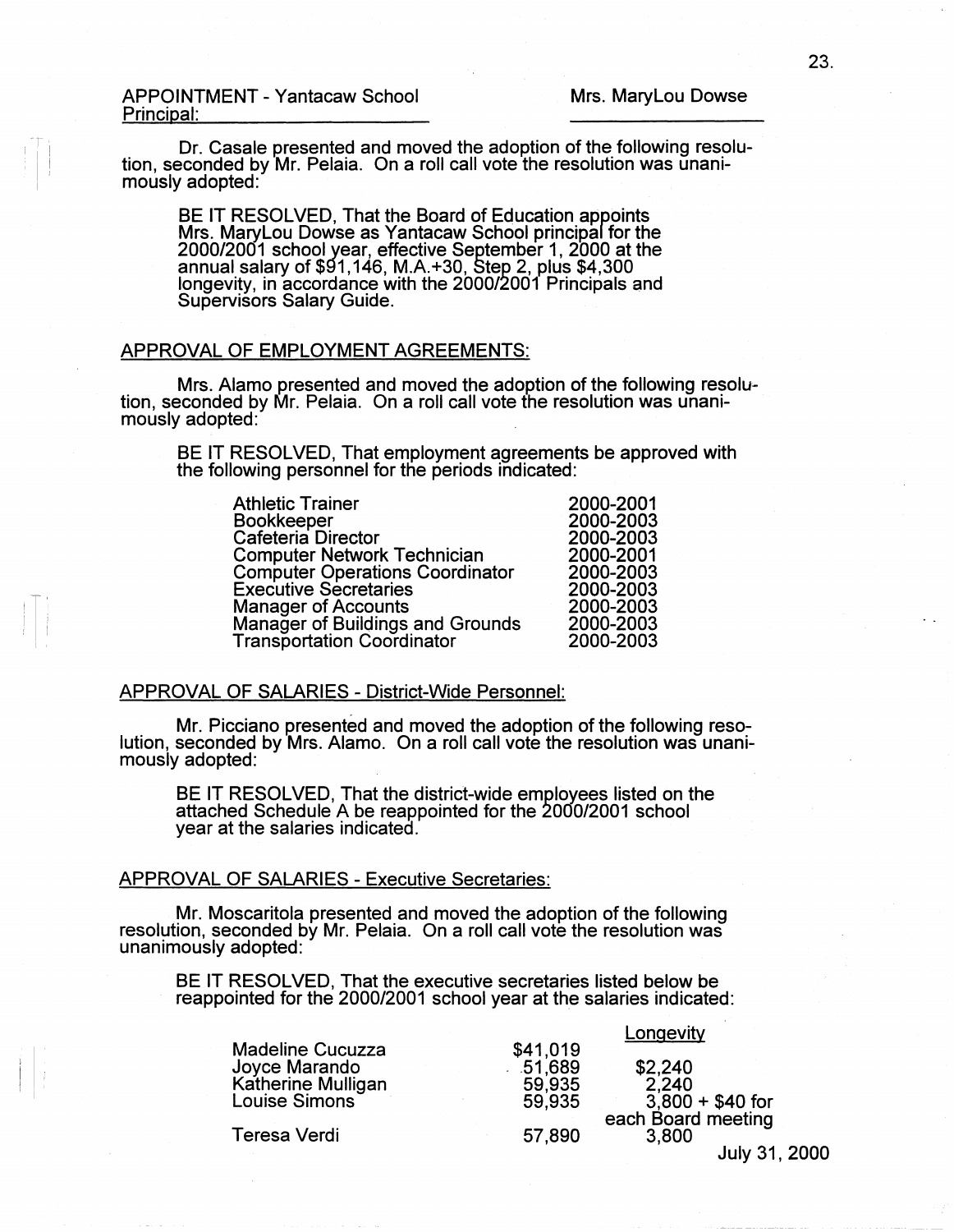## APPOINTMENTS - Professional Staff:

Mr. Pelaia presented and moved the adoption of the following resolu- tion, seconded by Mr. Moscaritola. On a roll call vote the resolution was unanimously adopted:

BE IT RESOLVED, That the Board of Education appoints the personnel listed below for the 2000/2001 school year, effective September 1, 2000, in accordance with the 2000/2001 Teachers' Salary Guide:

| <b>Name</b>         | Degree      | <b>Step</b> | Salary   |
|---------------------|-------------|-------------|----------|
| Christina Osieja    | <b>B.A.</b> | Max. 3      | \$61,088 |
| <b>Karen Tracey</b> | $M.A. + 15$ |             | 42.381   |

BE IT FURTHER RESOLVED, That the Board approves the application for emergency hiring as per the state criminal review procedure.

## APPOINTMENT - Athletic Director: Mr. Joseph Affinito

Dr. Casale presented and moved the adoption of the following resolu- tion, seconded by Mr. Moscaritola. On a roll call vote the resolution was unanimously adopted:

BE IT RESOLVED, That the Board of Education approves the appointment of Mr. Joseph Affinito as Athletic Director for the 2000/2001 school year, effective September 1, 2000, at the annual salary of \$92,138 plus \$4,300 longevity.

## APPOINTMENTS - Athletic - 2000/2001 School Year:

Mrs. Alamo presented and moved the adoption of the following resolu- tion, seconded by Dr. Casale. On a roll call vote the resolution was unanimously adopted:

BE IT RESOLVED, That the Board of Education approves the athletic appointments listed on the attached Schedule B for the 2000/2001 school year on the salary guide at the classification and step as indicated in accordance with the 2000/2001 Coaches Salary Guide.

BE IT FURTHER RESOLVED, That the Board approves the application for emergency hiring of Gina Stockhausen as twirler head coach as per the state criminal review procedure.

## APPOINTMENT - Secretary: Mrs. Michele Ashley

 $\left| \begin{array}{c} 1 \\ 1 \\ 1 \end{array} \right|$ 

Mr. Picciano presented and moved the adoption of the following reso- lution, seconded by Dr. Casale. On a roll call vote the resolution was unanimously adopted:

BE IT RESOLVED, That the Board of Education appoints Mrs. Michele Ashley as a Group II, ten-month secretary for the 2000/2001 school year, effective September 1, 2000, at the annual salary of \$19,357 (2-7) which is in accordance with the 2000/2001 Secretarial Salary Guide.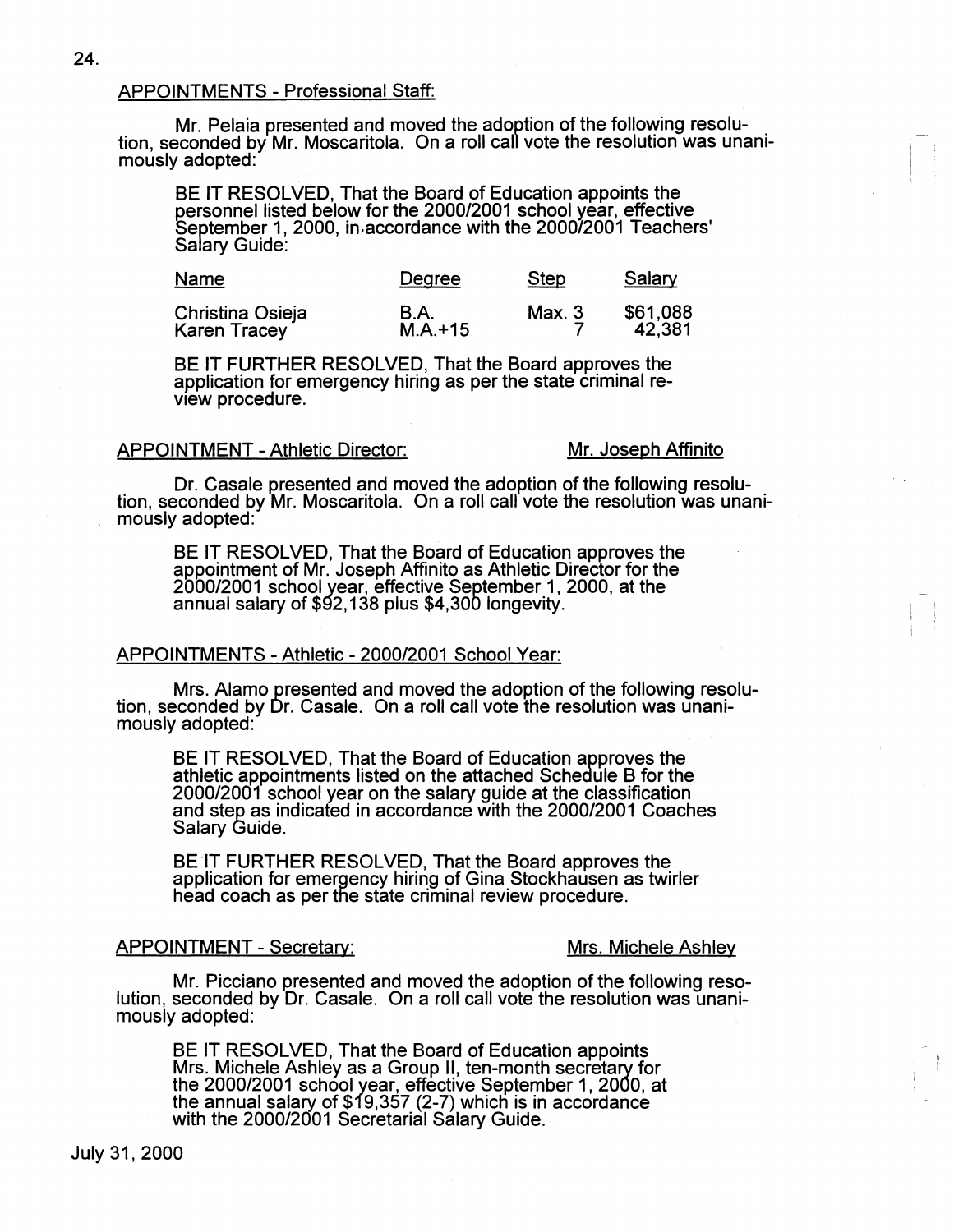# APPROVAL OF SUBSTITUTE RATES - 2000/2001 School Year:

Mr. Moscaritola presented and moved the adoption of the following resolution, seconded by Mr. Pelaia. On a roll call vote the resolution was unanimously adopted:

BE IT RESOLVED, That the following substitute rates be approved for the  $2000/2001$  school year:

## Clerical

| <b>Part-Time Aides</b>                  | $$7.50$ per hour                 |
|-----------------------------------------|----------------------------------|
| <b>Instructional Aides</b>              | 8.25 per hour                    |
| <b>Clerk Typists</b>                    | 8.75 per hour                    |
| Secretaries                             | 10.00 per hour<br>12.00 per hour |
| <b>Long-Term Secretarial Substitute</b> |                                  |
| (after 20 days in same assignment)      |                                  |

**Custodial** 

| <b>Base Rate</b>               |  |
|--------------------------------|--|
| <b>Black Seal License Rate</b> |  |

9.75 per hour

\$ 9.25 per hour

\$ 7 .50 per hour

**Cafeteria** 

**Transportation** 

Bus Aide Van Driver Bus Driver \$ 7 .50 per hour 10.65 per hour 11.65 per hour\*

\*If driving a vehicle with a capacity of 30 or more, the driver sflall receive an additional \$1.00 per hour.

#### **Teacher**

Per Diem Permanent Substitute

10 Consecutive Days in Same Assignment Certified Teacher after 20 Days in Same Assignment

plus benefits \$75 per day

\$68 per day \$75 per day

1/200 of  $1<sup>st</sup>$  Step on B.A. Guide

and

BE IT FURTHER RESOLVED, That the Board approve a rate of \$22 per hour for Homebound Instruction for the 2000/2001 school year.

ESTABLISHING HOURLY RATES FOR PART-TIME SCHOOL AIDES - 2000/2001 School Year:

Mr. Pelaia presented and moved the adoption of the following resolu- tion, seconded by Mr. Moscaritola. On a roll call vote the resolution was unanimously adopted:

BE IT RESOLVED, That the following hourly rates be paid to part-time school aides for the 2000/2001 school year:

> Step 1 - \$11.00 Step2 - \$11.65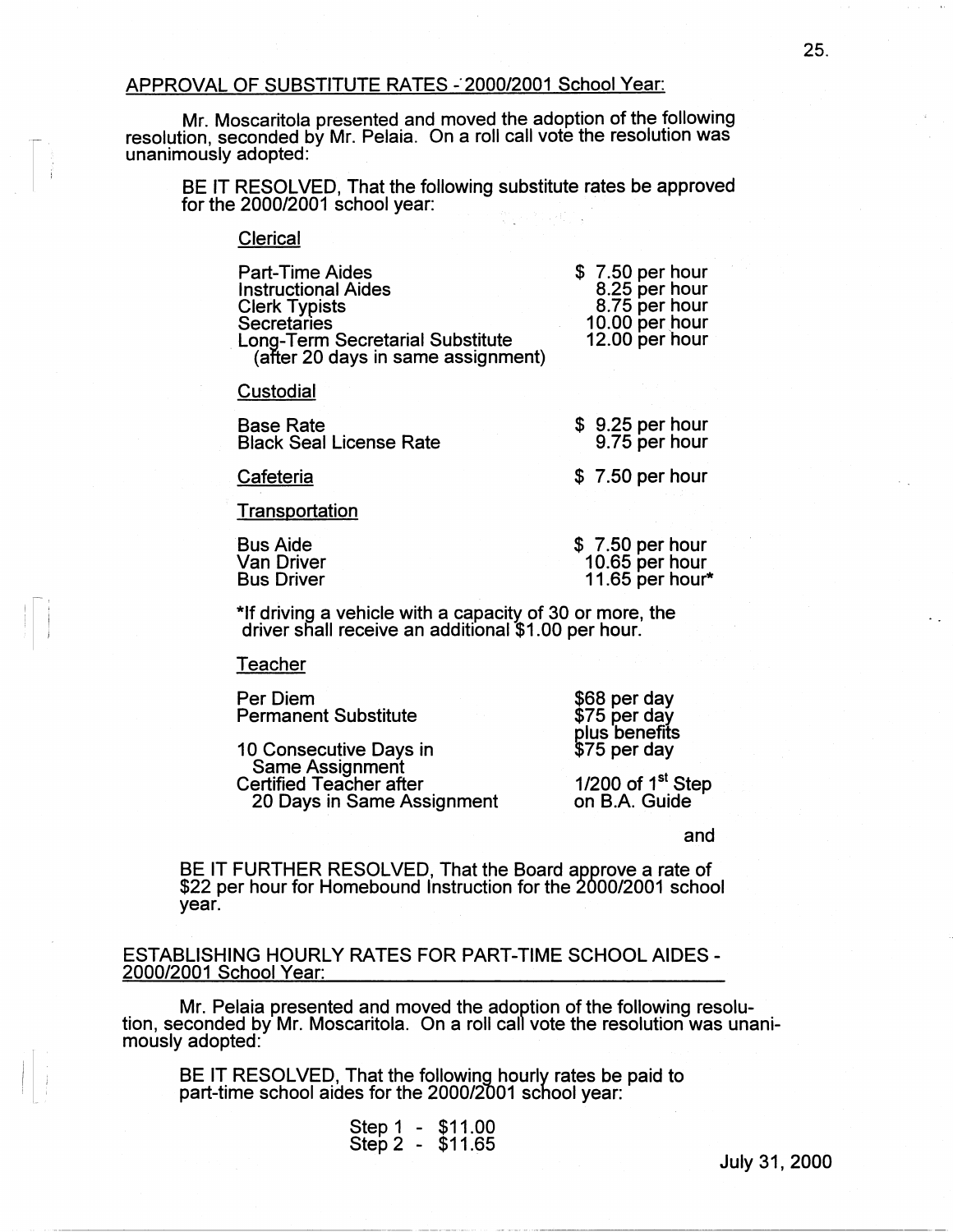## REAPPOINTMENTS - Part-Time School Aides:

Dr. Casale presented and moved the adoption of the following resolu- tion, seconded by Mr. Pelaia. On a roll call vote the resolution was unanimously adopted:

BE IT RESOLVED, That the part-time school aides listed below be appointed for the 2000/2001 school year at the salaries indicated in accordance with the hourly rate established by the Board of Education:

| <u>Name</u>                                                                                                                                                                                                                                                                                                                                                                                                                                                                                                                                                                                                                                                                                   | <b>Step</b>                      | <b>Hourly Rate</b>                                                                                                                                                                                                                                                                             |
|-----------------------------------------------------------------------------------------------------------------------------------------------------------------------------------------------------------------------------------------------------------------------------------------------------------------------------------------------------------------------------------------------------------------------------------------------------------------------------------------------------------------------------------------------------------------------------------------------------------------------------------------------------------------------------------------------|----------------------------------|------------------------------------------------------------------------------------------------------------------------------------------------------------------------------------------------------------------------------------------------------------------------------------------------|
| Alessio, Julianne<br>Bolcato, Donna<br>Carson, Elaine<br>Cascarano, Nancy<br>Ciccolella, Nicoletta<br>Cifalino, Antoinette<br>Cristiano, Kathleen<br>DeAngelo Margaret<br>DeFrank, Patricia<br>DiEdwardo, Sara<br>Dwyer, Geralynn<br>Fejnas, Lee<br>Fenwick, Janet<br>Ferdinando, Michele (2 hr.)<br>Gumeny, Barbara<br>Isabella, Catherine<br>Krupka, Joann<br>Lewis, Denise<br>Linfante, Phyllis<br>Marsella, Gail<br>Mayer, Diana<br>Morris, Deborah<br>Polito, Barbara (2 hr.)<br>Rafanello, Linda (2 hr.)<br>Rizzo, Vincenza<br>SanGiovanni, Beverly<br>Serio, Catherine (2 hr.)<br>Sposato, Kim (2 hr.)<br>Tritto, Mary Jean<br>Vespoli, Ann<br>Vicchiariello, Bridget<br>Zaccheo, Joan | 22222222222222212222222222222222 | \$11.65<br>11.65<br>11.65<br>11.65<br>11.65<br>11.65<br>11.65<br>11.65<br>11.65<br>11.65<br>11.65<br>11.65<br>11.65<br>11.65<br>11.65<br>11.00<br>11.65<br>11.65<br>11.65<br>11.65<br>11.65<br>11.65<br>11.65<br>11.65<br>11.65<br>11.65<br>11.65<br>11.65<br>11.65<br>11.65<br>11.65<br>11.65 |

## RETIREMENT - Teacher:

## Mr. Samuel Leonard Tobias

 $\mathbf{r}$ ' I I '

Mr. Moscaritola presented and moved the adoption of the following resolution, seconded by Mr. Pelaia. On a roll call vote the resolution was unanimously adopted:

BE IT RESOLVED, That the Board of Education accepts the retirement of Mr. Samuel Leonard Tobias, music teacher, effective July 1, 2000

July 31, 2000